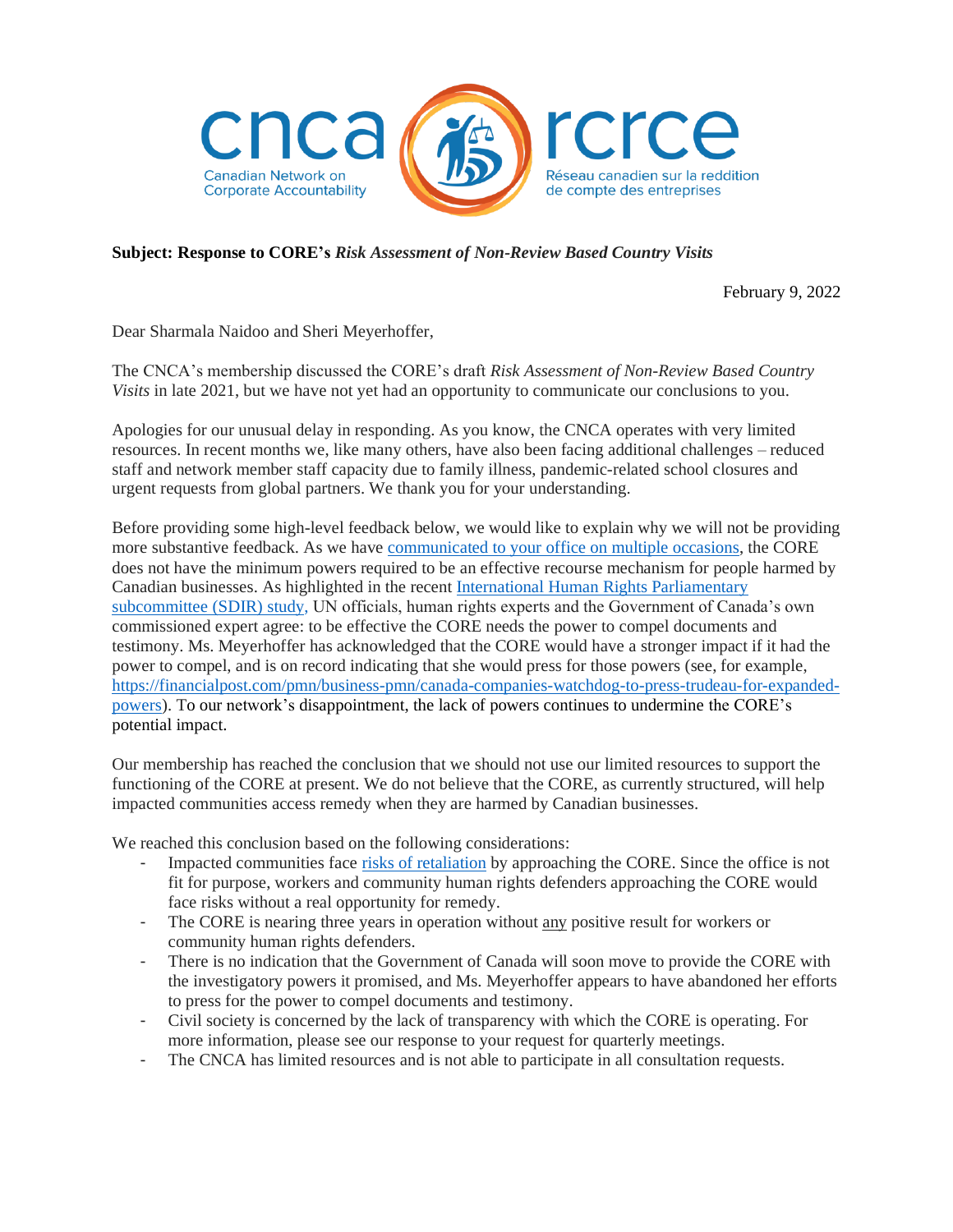Turning to the Risk Assessment Protocols, below you will find some high-level feedback from our network on the draft country-visit protocols. Some individual CNCA members may also be in contact with substantive feedback in the near term.

## **High-level feedback on the Risk Assessment Protocols**:

- We acknowledge that the CORE responded to our February 2020 [recommendation](https://cnca-rcrce.ca/site/wp-content/uploads/2021/01/Letter-re-CORE-visit-to-South-America.-02.2020.pdf) to develop risk-assessment protocols prior to country visits.
- We recognize that robust risk-assessment protocols are needed, because the CORE's presence can lead to harm, especially to people made more vulnerable by business operations in high-conflict areas or sectors.
- We appreciate that the draft protocols demonstrate that the CORE took this exercise seriously and incorporated some of the elements highlighted in our recommendations.
- We wish to express our ongoing concern that the draft guide fails to integrate some of our recommendations from February 2020.<sup>1</sup> Two concrete omissions are:
	- o The guide should explicitly state that any such visits by the CORE will be about *protecting and promoting the human rights* of affected communities, workers and organizations at risk, not only about *minimizing* risks to them. This would preclude the CORE from accepting site-visit requests from corporations, especially where there has not been prior consultation with impacted communities and civil society. We remind you that the CORE [previously planned a visit](https://cnca-rcrce.ca/site/wp-content/uploads/2021/01/Letter-re-CORE-visit-to-South-America.-02.2020.pdf) without such consultation in 2020.
	- $\circ$  The guide should mention CORE's intention to consult with Canadian civil society actors, including, at minimum, the members of the CNCA and of regional working groups (such as the Americas Policy Group, Asia-Pacific Working Group and Africa Canada Forum) as these coalitions have long-standing relationships with impacted communities on the ground and an understanding about the risks they face.

Going forward, the CNCA's collective efforts around the CORE will focus on

- responding to information requests from affected community human rights defenders and workers concerning the role of the CORE and the office's limitations;
- continuing to press the Government of Canada to provide the CORE with the powers it announced in 2018, that are essential to the functioning and credibility of the office; and
- providing advice to the Government of Canada, the CORE, and others in an effort to reduce harm to impacted communities and workers as a result of the CORE's operations, publications or country visits.

<sup>1</sup> https://cnca-rcrce.ca/site/wp-content/uploads/2021/01/Letter-re-CORE-visit-to-South-America.-02.2020.pdf "We strongly recommend that you develop protocols for this kind of visit that include at minimum that you consult with key civil society stakeholders, particularly in-country as well as in Canada, in the planning of any visit to countries affected by Canadian corporate activity, to determine (among other necessary considerations):

The circumstances under which such a visit could be helpful to protect and promote the human rights of affected communities, workers and organizations at risk;

<sup>•</sup> Whether there are factors in such a visit - such as timing and purpose - that could increase the risk to vulnerable people and peoples, and whether they could be mitigated;

<sup>•</sup> The degree of transparency or confidentiality necessary to protect the human rights of vulnerable people, for instance with respect to where you travel, the stated purpose, who you will meet;

<sup>•</sup> Whether within such a tour, a visit to a specific community or project site would or would not be helpful, including securing prior consent if the purpose is to seek information from communities."